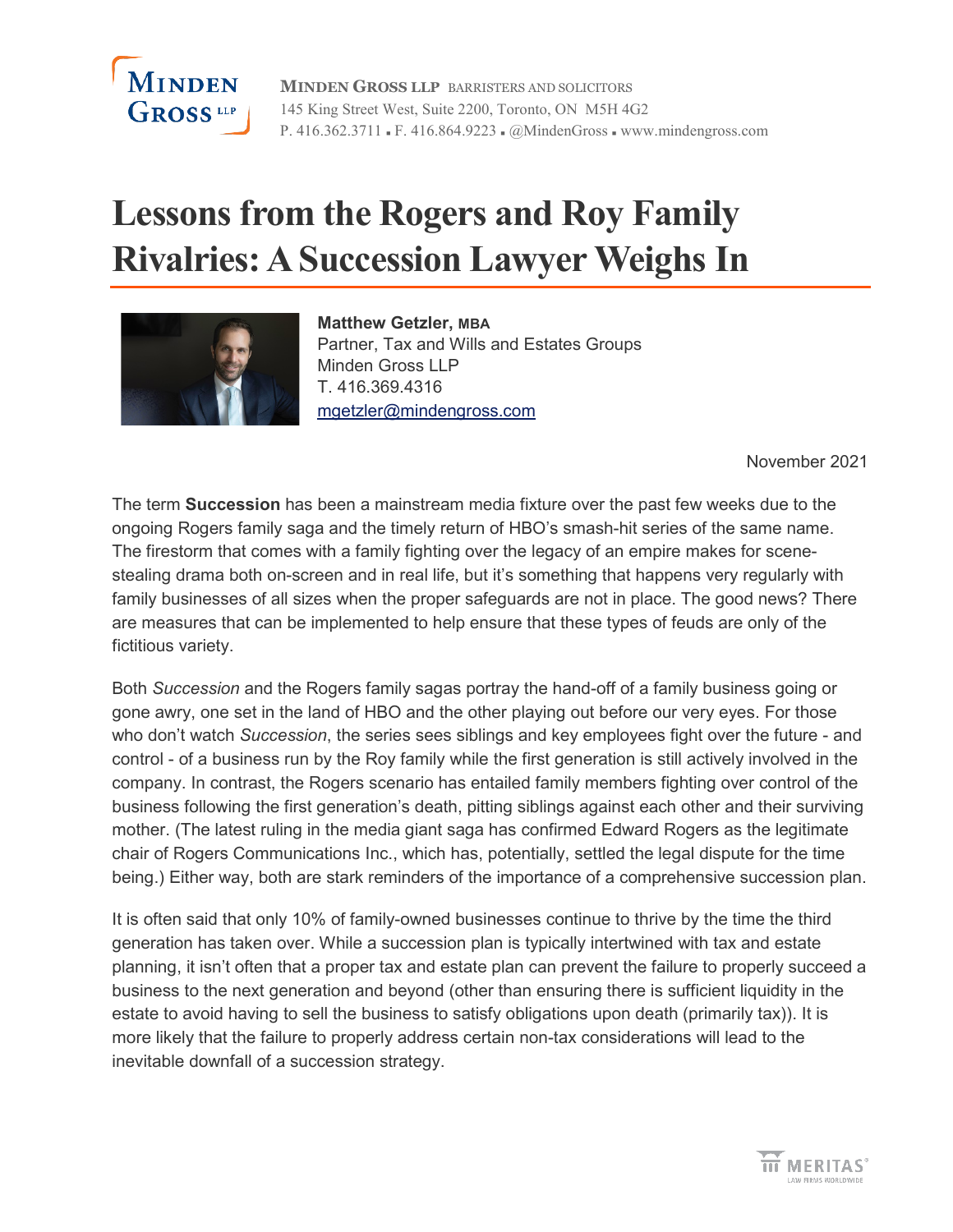

For the Roy and Rogers families, the focus is largely on corporate governance – how the affairs of the business are conducted – and the relationships between family members with varying goals, objectives, and involvement in the family business. In my experience, corporate governance for a family business once the first generation is no longer active in the business (or sometimes while they still are) is most commonly achieved via a shareholder's agreement – or as I like to call it, the family constitution. In addition to corporate governance matters, family constitutions typically deal with a number of other matters, including who can become shareholders of the company and how shareholders can deal with their shares (not only during their lifetime but also upon disability or death).

### **Corporate Governance**

In respect of corporate governance, a family constitution typically dictates how the board of directors will be constituted – whether immediately or upon the first generation no longer being active in the business.

When one family member will be taking over the day-to-day operations of the business, it is typical to provide for him/her to be the sole director so that he/she may carry on the affairs of the business without interference, although it is common to couple this type of provision with certain decisions requiring shareholder consent (on a majority or unanimous basis) when such decision would otherwise have only required director approval. Examples of this include expenditures above a certain threshold, the sale of major assets, and the issuance of shares.

When more than one or all of the family members are involved in the business, provisions will often be included to allow each of such family members to elect one person to the board so that all such family members have an ongoing say in the management of the business' affairs.

#### **Who can be a shareholder and what are a shareholder's rights?**

In respect of shareholder rights, the family constitution typically provides that, subject to certain exceptions, nobody can become a shareholder of the corporation without the prior consent of the shareholders. Succeeding a family business to the next generation is hard enough as it is; imagine if arm's-length people were able to become shareholders, as a right, and have a say in the ongoing affairs of the business. What is already a complicated situation to navigate can only become increasingly difficult to manage.

Exceptions to the general rule are often made to accommodate family members' own tax and estate planning initiatives, including how a shareholder's interests in the business can be dealt with upon death. It is typical to limit these transfers not otherwise requiring consent to issue (children, grandchildren, etc.) and corporations or trusts of which the shareholder and his/her issue are shareholders or beneficiaries, as the case may be. The right for a spouse to become a shareholder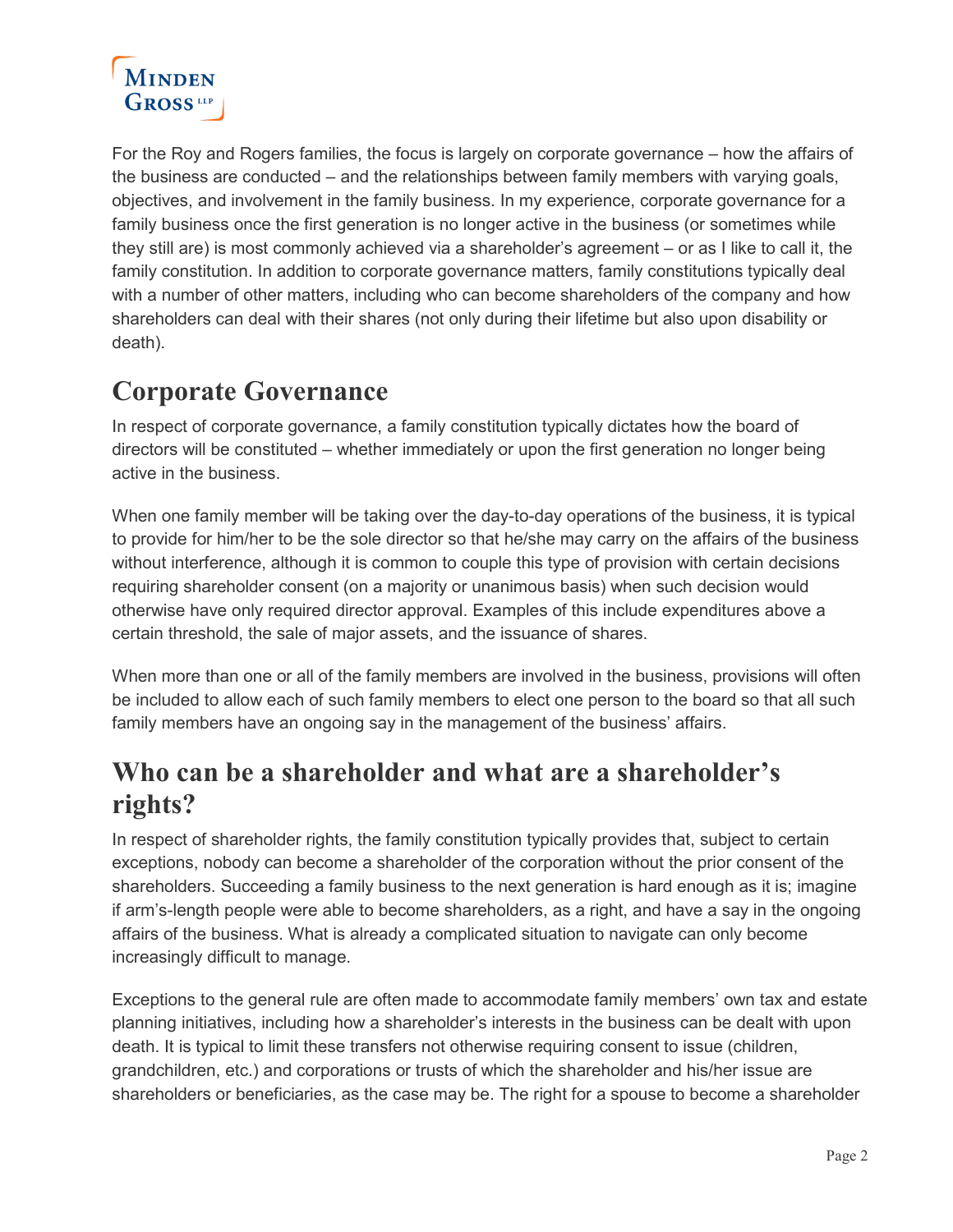

is typically limited to an interest in a spousal trust with multiple trustees (many agreements of which require other family members to be trustees). These restrictions help keep the business in the family – and the constitution typically provides for consequences if the terms of the agreement are not honoured. A shareholder might find himself/herself in default if he/she contravenes the terms of the agreement – and, among other consequences of default, there may be a right given to the other shareholders to purchase the defaulting shareholder's shares at a discount.

On the topic of the sale of shares, it is common for a family constitution to provide for various provisions relating to the sale of a shareholder's shares – within the family or to a third party.

Provisions for the sale of shares within the family are most commonly included to deal with the death of a shareholder and the possibility of a shareholder wanting to monetize his/her interest in the business (often applicable when not all family members are actively involved in the business). A family constitution can provide for the terms by which a shareholder can exit the business in these circumstances – whether he/she is bought out by the other shareholders or by the company itself. In this regard, it is common to include terms for a buyout over time since, in most circumstances, there isn't sufficient liquidity available at either the shareholder or corporate level to pay out the departing shareholder immediately.

In respect of sales to third parties, a family constitution typically includes a variety of provisions to help facilitate the sale of shares by one or more shareholders to third parties including tag-along rights (where controlling shareholders sell all or a portion of their shares they must allow the other shareholders to participate in the sale on a pro rata basis on the same terms), drag-along rights (where controlling shareholders sell all of their shares to a third party, they can also force the minority shareholders to sell their shares on the same terms), rights of first offer (requiring shareholders to offer its shares to the other shareholders before offering to sell to third parties), rights of first refusal (requiring selling shareholders to offer to sell their shares to the other shareholders after receiving a bona fide third party offer), and/or buy-sell provisions (situations and related procedures in which the shareholders either may or must purchase or sell shares from or to each other).

## **Other Considerations**

Provisions typically included in a family constitution go well beyond those discussed above. Other examples include setting the company's dividend policy, dealing with corporately owned insurance, replacement/retention of key employees (including family members), and a host of other provisions.

In respect of timing, it's never too early to create a family constitution. In fact, the first generation business owner can create a family constitution on his/her own (if he/she is the company's sole shareholder) and automatically bind successor shareholders by the terms of such agreement. Notwithstanding the prospect of being able to dictate exactly what the terms will be, creating a family constitution without input from the parties that will ultimately be bound by it may be of limited